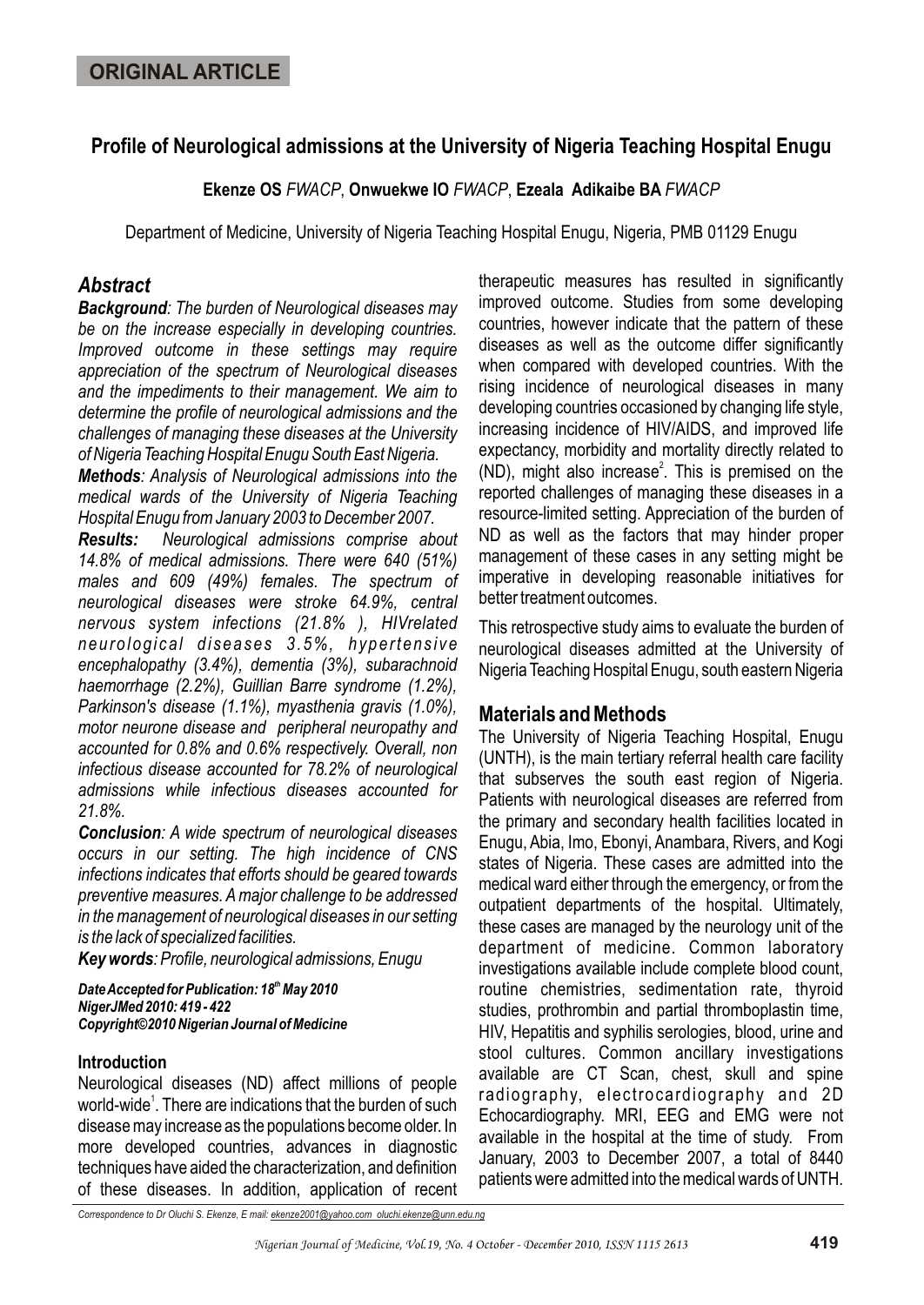Of these, 1249 had ND. They were retrospectively analyzed. Data on age, gender, diagnosis, and outcome of treatment were collected from the admission records and discharge summaries.

Data was analyzed using SPSS version 15

## **Results**

There were 1249 Neurological admissions comprising 14.8% of the medical admissions. Of this, 640 (51.2%) were males and 609 (48.8%) females (male female ratio of 1.1:1). Their age ranged from 18years to 83years (mean 45years). Table I show the age and sex distribution of patients.

## **The neurological diseases**

This is summarized in table II.

*Frequency:* Stroke was the commonest neurological disorder necessitating admission with a frequency of 64.9% (810patients). This was followed by CNS infections which constituted 18.3% of the admissions. AIDS dementia complex and dementia from other causes accounted for 3.5%(44patients) and 3% (38patients)respectively. Hypertensive encephalopathy, subarachnoid haemorrhage, Guillian Barre, Parkinson Disease, Myasthenia Gravis were responsible for 3.4%(42patients), 2.2%(28patients), 1.2%(15patients), 1.1%(14patients) and 1%(12patients) of the neurological admissions respectively. Motor neurone disease and peripheral neuropathy accounted for 0.8%(10patients) and 0.6%(7patients) of the neurological admissions respectively.

*Peak age incidence*: The peak age incidence of stroke was 51-60 years for males and 61-70 years for females. CNS infections had a peak age incidence of 31-40 years. AIDS dementia complex, dementia and hypertensive encephalopathy had a peak age incidence of 41-50years, >70years, 51-60years respectively. subarachnoid haemorrhage, Gullian Barre syndrome, Parkinson disease, myasthenia gravis, motor neurone disease and peripheral neuropathy occurred more within the 41- 50years, 21-30years, > 70years, 21-30 years, 51- 60years, >70years age range respectively.

*Gender distribution*: Stroke was commoner in males with a male to female (M:F) of 1.03:1, CNS infections, Parkinson disease, dementia, peripheral neuropathy and hypertensive encephalopathy were commoner in males with a M:F ratio of 1.34:1, 2.5:1, 1.5:1, 1.3:1 and 1.1:1 respectively. However AIDS dementia complex, myasthenia gravis, subarachnoid haemorrhage, motor neurone disease and Gullian Barre syndrome were commoner in females with a male female ratio of 0.7:1, 0.2:1, 0.4:1, 0.7:1, and 0.9:1 respectively.

#### **Tables I: Age and gender distribution of patients**

| Age range (years) | males | females        | Total (%)   |
|-------------------|-------|----------------|-------------|
| < 20              |       | $\overline{2}$ | 2(0.2)      |
| $21 - 30$         | 10    | 17             | 27(2.2)     |
| $31 - 40$         | 101   | 60             | 161 (12.8)  |
| $41 - 50$         | 139   | 83             | 222 (17.8)  |
| $51 - 60$         | 246   | 147            | 393 (31.5)  |
| $61 - 70$         | 99    | 249            | 348 (27.9)  |
| >70               | 45    | 51             | 96 (7.6%)   |
| total             | 640   | 609            | 1249 (100%) |

#### **Table II- illustrates the diagnosis and age range of the patients**

| <b>Diagnosis</b>                 | $20$           | $21 - 30$    | $31 - 40$                | 41-50          | $51 - 60$ | 61-70          | >70                                                                                            | Total (%)   |
|----------------------------------|----------------|--------------|--------------------------|----------------|-----------|----------------|------------------------------------------------------------------------------------------------|-------------|
| Stroke                           | ÷,             | ÷,           | $\overline{2}$           | 83             | 352       | 314            | 59                                                                                             | 810 (64.9%) |
| CNS<br>infections                | ä,             | $\mathbf{1}$ | 117                      | 90             | 15        | $6\phantom{a}$ | ÷,                                                                                             | 229 (18.3%) |
| dementia                         |                | ä            | $\overline{\phantom{a}}$ | ٠              | ٠         | 11             | 27                                                                                             | 38 (3.0%)   |
| AIDS dementia<br>complex         | ٠              | ä,           | 39                       | 5              | ٠         | ٠              | $\frac{1}{2} \left( \frac{1}{2} \right) \left( \frac{1}{2} \right) \left( \frac{1}{2} \right)$ | 44 (3.5%)   |
| Myaesthenia<br>Gravis            | $\mathbf{1}$   | 11           |                          |                |           |                |                                                                                                | 12 (1.0%)   |
| Parkinsons<br>Disease            |                |              |                          |                |           | $\overline{4}$ | 10                                                                                             | 14 (1.1%)   |
| Subarachnoid<br>haemorrhage      |                |              | $\overline{2}$           | 26             |           |                |                                                                                                | 28 (2.2%)   |
| Motor neuron<br>disease          |                | ä,           | ä,                       | ٠              | 5         | $\overline{5}$ | ä,                                                                                             | 10 (0.8%)   |
| <b>Gullian Barre</b><br>syndrome | $\mathbf{1}$   | 14           | ٠                        | ÷,             | ÷         | ÷,             | ÷                                                                                              | 15 (1.2%)   |
| Peripheral<br>Neuropathy         |                | $\mathbf{1}$ | $\overline{1}$           | $\overline{c}$ | ٠         | $\sqrt{3}$     |                                                                                                | $7(0.6\%)$  |
| Hypertensive<br>encephalopathy   |                |              |                          | 16             | 21        | 5              |                                                                                                | 42 (3.4%)   |
| total                            | $\overline{2}$ | 27           | 161                      | 222            | 393       | 348            | 96                                                                                             | 1249 (100%) |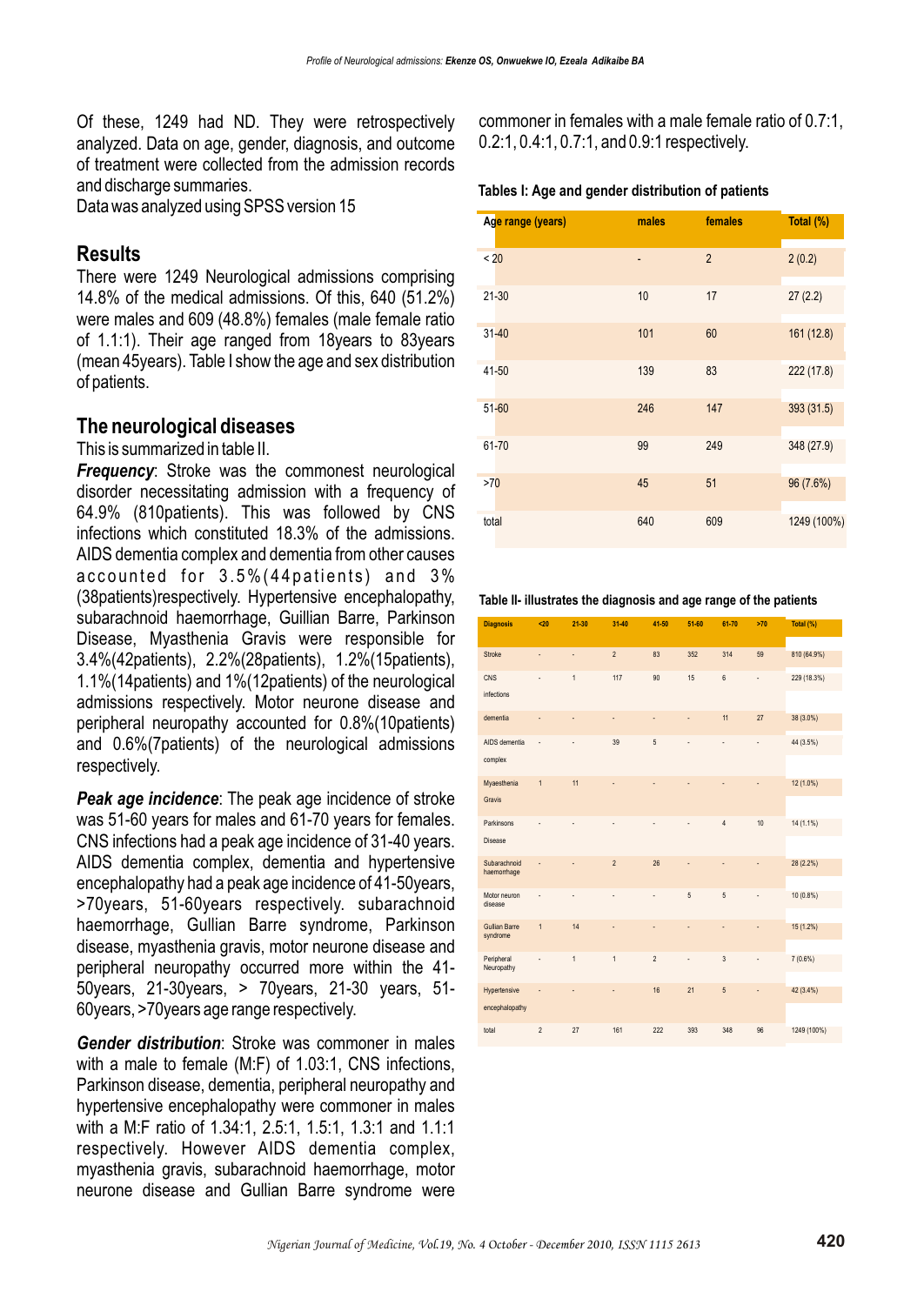| Table III illustrates the neurological diseases when compared with age group and gender |
|-----------------------------------------------------------------------------------------|
|                                                                                         |

| Diagnosis                      | $20$     |                | $21 - 30$      |                | $31 - 40$      |    | 41-50                    |    | 51-60                    |                | 61-70  |        | >70          |                | Total          |     |
|--------------------------------|----------|----------------|----------------|----------------|----------------|----|--------------------------|----|--------------------------|----------------|--------|--------|--------------|----------------|----------------|-----|
|                                | M F      |                | M              | F              | M              | F  | M                        | F  | M                        | F              | M      | F      | M            | F              | M              | F   |
|                                |          |                |                |                |                |    |                          |    |                          |                |        |        |              |                |                |     |
| Stroke                         |          |                | ٠              |                | $\overline{2}$ |    | 72                       | 11 |                          | 229 123        |        | 82 232 | 26           | 33             | 411            | 399 |
| CNS infections                 |          |                | 0              | 1              | 83             | 34 | 41                       | 49 | 6                        | 9              | 1      | 5      | $\mathbf{0}$ | $\mathbf{0}$   | 131            | 98  |
| dementia                       |          |                | $\overline{a}$ |                | $\overline{a}$ |    | $\overline{\phantom{a}}$ |    | ٠                        |                | 10     | 1      | 13           | 14             | 23             | 15  |
| AIDS dementia<br>complex       |          |                |                |                | 14             | 25 | 4                        | 1  |                          |                | ٠      |        | Ĭ.           |                | 18             | 26  |
| Myasthenia Gravis              | 0        | 1              | $\overline{2}$ | 9              | $\overline{a}$ |    |                          |    | ٠                        |                | ٠      |        | ٠            |                | $\overline{2}$ | 10  |
| Parkinsons disease             |          |                | L,             |                | $\overline{a}$ |    | ÷,                       |    | ÷,                       |                | 4      |        | 6            | $\overline{4}$ | 10             | 4   |
| Subarachnoid<br>haemorrhage    |          |                | i,             |                | 1              | 1  | $\overline{7}$           | 19 | $\overline{\phantom{a}}$ |                | ٠      |        | Ĭ.           |                | 8              | 20  |
| Motor neuron<br>disease        |          |                | L,             |                |                |    |                          |    | 3                        | $\overline{2}$ | 1      | 4      |              |                | 4              | 6   |
| Gullian barre<br>syndrome      | $\Omega$ | $\overline{1}$ | $\overline{7}$ | $\overline{7}$ |                |    |                          |    |                          |                |        |        |              |                | $\overline{7}$ | 8   |
| Peripheral<br>neuropathy       |          |                | 1              |                | 1              |    | $\overline{2}$           |    |                          |                | 0      | 3      |              |                | 4              | 3   |
| Hypertensive<br>encephalopathy |          |                |                |                |                |    | 13                       | 3  | 8                        | 13             | 1      | 4      |              |                | 22             | 20  |
| total                          | $\Omega$ | $\overline{2}$ | 10             | 17             | 101            | 60 | 139 83                   |    |                          | 246 147        | 99 249 |        | 45           | 51             | 640            | 609 |

## **Discussion**

The finding from the study, which showed that neurological diseases accounted for 14.7% of all medical admissions, is comparable to the result of previous studiess $^{3,4}$ . Stroke was found as the commonest neurological disorder requiring admission as has been documented by previous authors<sup>5</sup>. However, it accounted for 64.9% of all neurological admissions, which is higher than the finding in earlier works done in Nigeria, where stroke was found to account for 0.5%-50.4% of neurological admissions<sup>5,6,7.</sup> The increasing prevalence of stroke has been documented by previous authors in the continent<sup>8</sup> and the reason for this increase may be related to the changing life style that occurred in our society in the past few years.

Central nervous system infections accounted for 18.3% of neurological admissions from the study. This finding was similar to earlier work  $9,10$ , but differs from another study in Nigeria in which CNS infections accounted for 22-  $26.%$ <sup> $8,11$ </sup> Though there is a reduction in CNS infections from this study compared with earlier studies in the country, it is worthy to note that this value is still high. This reduction may be related to improved immunisation strategy in the country in the past few years. However, the poor living conditions in our society, poverty, lack of medical personnel and unorthodox treatments like spiritual/ healing homes are still conditions that militate against the drastic reduction of CNS infections in our society.

AIDS dementia complex accounted for 3.5% of neurological admissions during the period under study. In a study among HIV/AIDS patients in Tanzania, AIDS dementia complex occurred in 54% of the patients requiring admission $^{12}$ .

Parkinsonism, Myasthenia gravis, Guillian Barre syndrome and other peripheral neuropathies, motor neurone disease were not very common as neurological diseases necessitating admission from the study. This finding was similar to that obtained by previous studies $^{13,14}$ .

Also from the study, stroke was commoner in males, in the  $6<sup>th</sup>$  decade of life and accounted for 64.2% of neurological admissions, while in females, stroke accounted for 65.5% of the neurological admissions and was more prevalent in the  $7<sup>th</sup>$  decade of life. This finding is similar to earlier work done in the country<sup>8,9,13,15-</sup>  $19$ , and in the USA where stroke occurred in males at a mean age of 70.3years and a mean age of 75.1years for females<sup>20.</sup> This shows that stroke occurs in blacks at a younger age than in whites as has been documented previously $^1$ .

CNS infections were more prevalent in the  $4<sup>th</sup>$  decade of life and was commoner in males. This is similar to previous reports<sup>11.</sup> The high prevalence of infections neurological disorders shows that our society is still burdened with common practices that encourage these infections and at the same time, imbibing lifestyle that increase the occurrence of non communicable CNS disorders like stroke. Also the finding of CNS infections in young people, may have a negative impact on the human resources of the society.

AIDS dementia complex from the study occurred in the  $4<sup>th</sup>$  decade of life with a slight female preponderance. Though there is dearth of information on peak age incidence of ADC in HIV positive patients necessitating admissions, it is important to know that it is frequent in young people who also have a higher incidence of HIV/AIDS. Even though the country has recorded a reduction in the general prevalence of HIV it is obvious that more work needs to be done through public awareness campaigns particularly aiming at young people.

Dementia, Parkinson disease, myasthenia gravis, Gullian Barre syndrome, peripheral neuropathy and motor neurone disease were less common reasons for neurological admission. This is similar to previous  $renorts<sup>14</sup>$ 

### **Conclusion**

The changing life style of the developing society has definitely altered the pattern of neurological diseases with stroke in the forefront. This in addition to the high prevalence of CNS infections has increased the disease burden in these settings. Emphasis should be